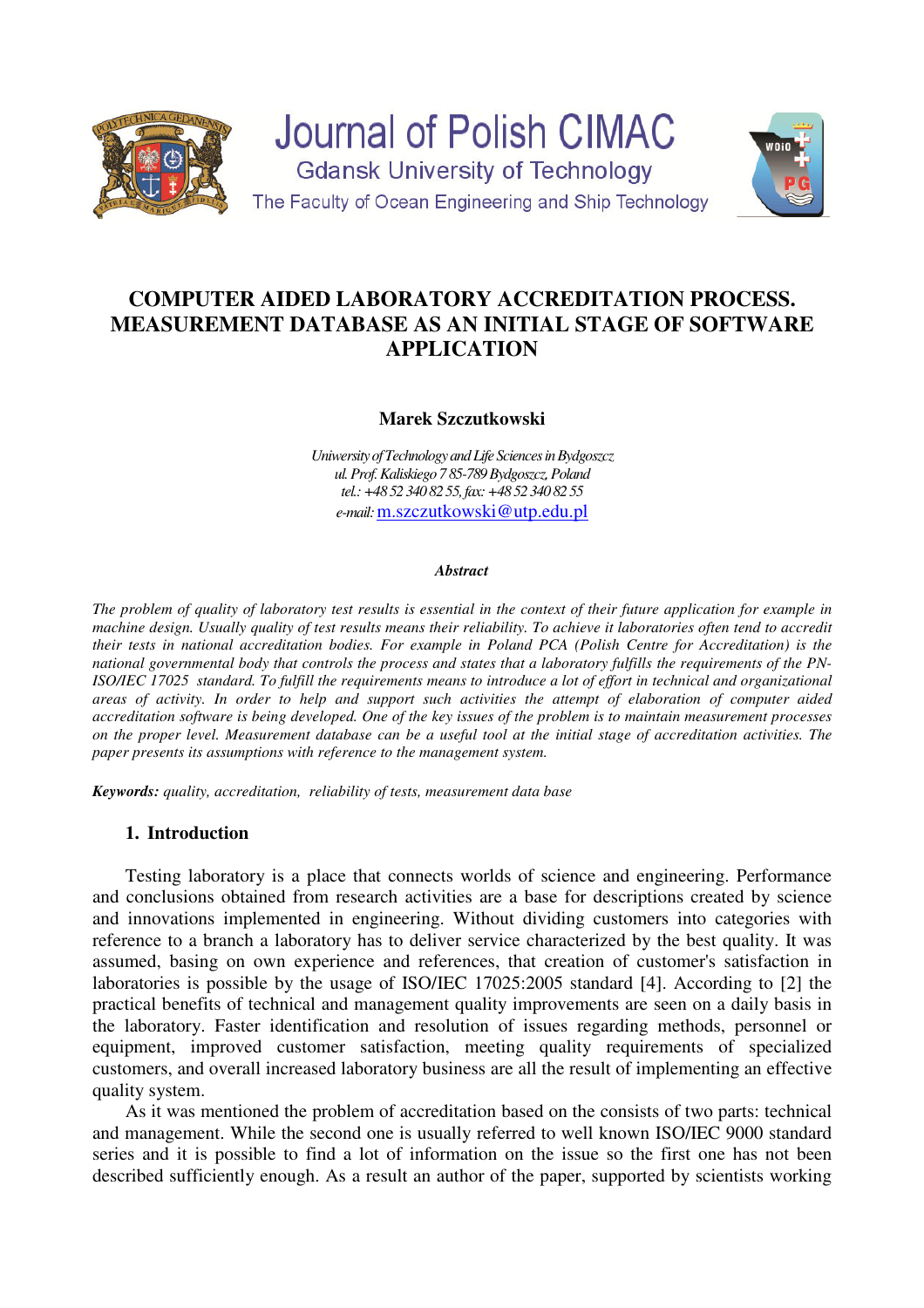in the environment of strength and fatigue testing laboratories, decided to elaborate and develop software tools to implement, maintain and manage the quality system in accredited testing laboratories with a special reference to strength laboratories. The main aim of the work is to develop the methodology of implementation of quality system with accordance to ISO/IEC 17025:2005 standard on the base of propose software. Additionally, the aim of software is to face the most often problems connected usually with documentation, both traditional and electronic. Moreover the system will help in exchanging experience of laboratory specialists by communication with authors.

What is more important in the context that modern generations communicate and work usually with usage of IT tools. While in the 1960s computers started to be implemented step by step in industry systems of files started to remove traditionally gathered and processed data. Since then database systems have started to become a standard tool [5][6].

The goal of this paper is to present the basic assumptions for computer aided laboratory accreditation process with a special reference to measurement database as its initial stage.

#### **2. Basic assumptions for designed software**

Designed software consists of 7 modules that are able to work independently. They can be a part of the management system  $(8<sup>th</sup>$  application – as in the algorithm) built in a different way what can increase the number of potential users. On the other hand the efficient working of individual modules can lead to implementation of all modules that support the system in the whole.

System based on the proposed software can eliminate present problems, especially in the area of traditional and electronic documentation, facilitate the fulfilling of accreditation requirements, and enhance exchange of experience [5].

Software, referring to requirements of ISO/IEC 17025:2005 standard, was divided into two groups:

1) Requirements referring to management system (documentation, internal audits, corrective and preventive actions, management system reviews).

2) Requirements referring to technical area (testing method, measurement database, personnel)

To facilitate the programming process (especially in the context of application of objectoriented programming) the above division was presented in fig. 1.

There are a lot of available applications connected with the management area but with reference to the designed software they have a number of disadvantages. First of all such applications are usually connected with ISO 9000 quality standard series. Second of all, as a consequence, they are not focused on technical requirements. Moreover, both areas are not connected so such applications are not efficient from the point of view of successful accreditation process [5].

Proposed system fully reflects requirements specific for electronic systems, i.e.:

- − digital signature,
- − backup copies,
- − data integrity.

Fig. 1 shows also relations among individual modules.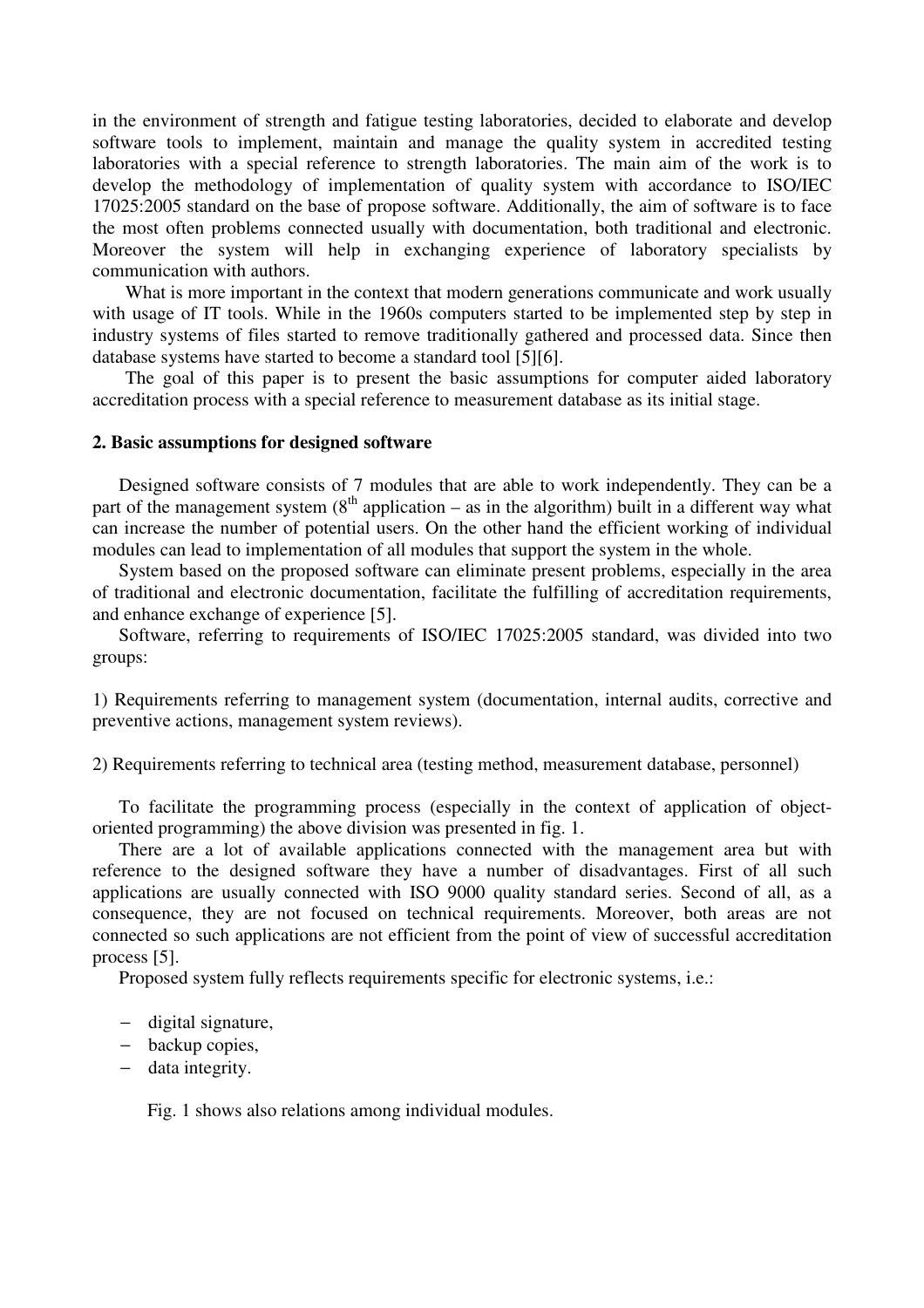

*Fig. 1. Algorithm of computer aided accreditation software in testing laboratories, \*MDB – measurement database, \*\* M. reviews – management reviews [5]* 

#### **3. Measurement database as a part of designed software**

#### **3.1. Goal of the database design**

Databases are likewise found at the core of many scientific investigations. They represent the data gathered by astronomers, by investigators of the human genome, and by bio-chemists exploring the medicinal properties of proteins, along with many other scientists [5].

The power of databases comes from a body of knowledge and technology that has developed over several decades and is embodied in specialized software called a database management system, or DBMS, or more colloquially a "database system." DBMS is a powerful tool for creating and managing large amounts of data efficiently and allowing it to persist over long periods of time safely. These systems are among the most complex types of software available. The capabilities that a DBMS provides the user are [1]:

a) Persistent storage. Like a file system, a DBMS supports the storage of very large amounts of data that exists independently of any processes that are using the data. However, the DBMS goes far beyond the file system in providing flexibility such as data structures that support efficient access to very large amounts of data.

b) Programming interface. DBMS allows the user or an application program to access and modify data through a powerful query language. Again, the advantage of a DBMS over a file system is the flexibility to manipulate stored data in much more complex ways than the reading and writing of files.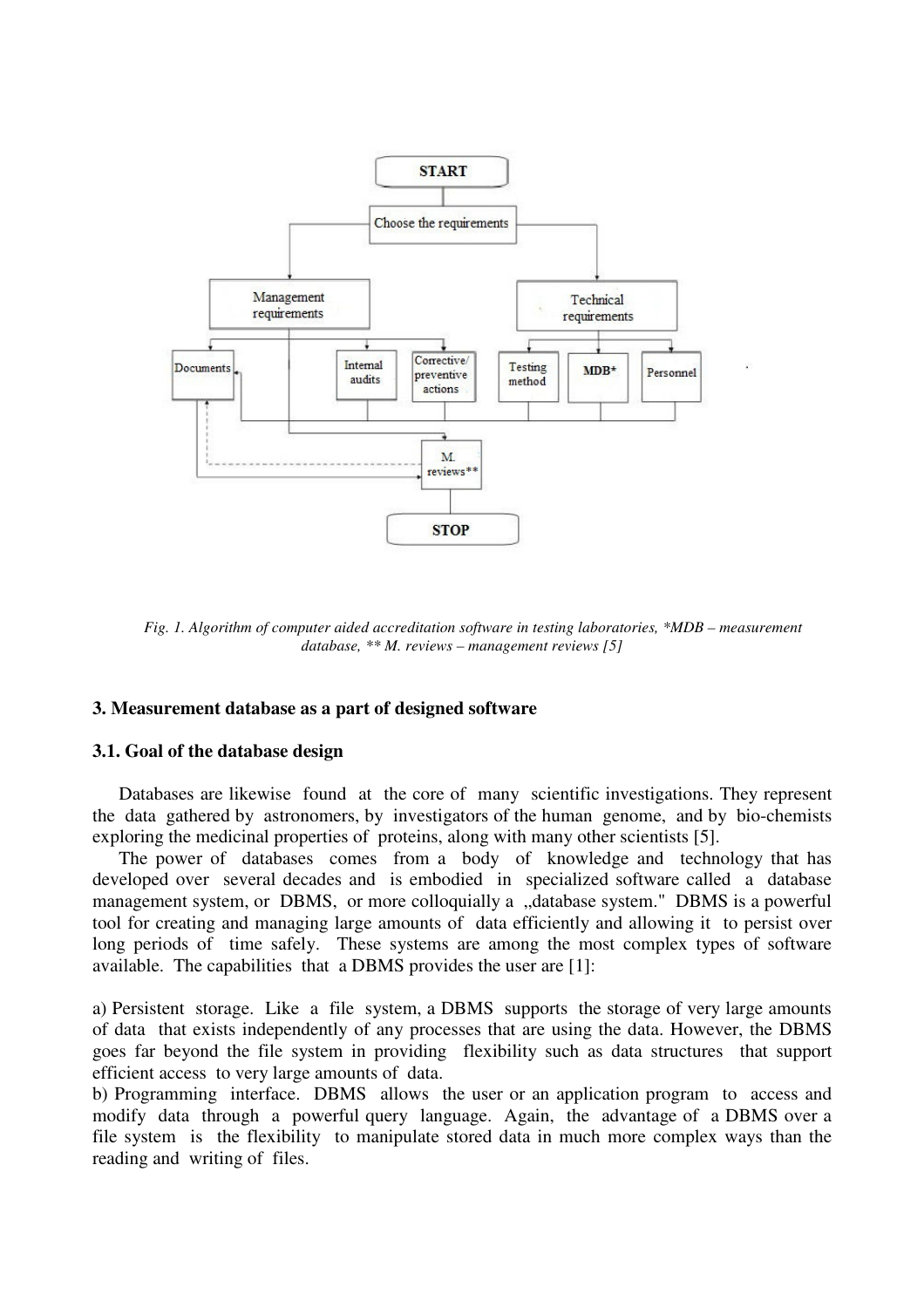c) Transaction management. A DBMS supports concurrent access to data, i.e.: simultaneous access by many distinct processes (called "transactions") at once. To avoid some of the undesirable consequences of simultaneous access, the DBMS supports isolation, the appearance that transactions execute one-at-a-time, and atomicity, the requirement that transactions execute either completely or not at all. A DBMS also supports durability, the ability to recover from failures or errors of many types.

Having in mind the above definitions the main goal of the designed database has to be fulfillment of direct requirements of the standard [4] with the special emphasis put on the chapter 5. Moreover a manager of a laboratory has to have in mind such documents as ISO 10012:2004 "Measurement management systems — Requirements for measurement processes and measuring equipment" and proper documents of governmental accreditation bodies on the topic. They have to be associated with documentation of laboratory management system (quality manual, procedures etc.). It is essential for the laboratory to describe the process of hardware and software maintenance.

At this stage it is worth to add that the standard [3] defines measuring equipment as "measuring instrument, software, measurement standard, reference material or auxiliary apparatus, or a combination thereof, necessary to realize a measurement process".

Measuring equipment should be properly identified and consequently followed by certain information that can be processed. One can not divide metrological processes from other activities so measurement database seems to be an essential part of the whole computer aided accreditation software [5].

#### **3.2. Measurement database in the management system**

With accordance to the proper levels of management, taking into consideration information transformed with the usage of the database, on individual levels of management following actions are taken:

a) laboratory manager – decisions on purchasing of measuring equipment and usage of reference/ calibration equipment,

b) quality manager – management on proper maintenance, service and proper usage of measuring equipment as well as issues connected with metrological confirmation,

c) each laboratory technician – realization of individual activities resulting from suitable documentation on measuring equipment with reference to own scope of responsibilities.

Assuming that one of the issues in the measuring process is calibration different people are responsible for different actions. Laboratory manager decides if one can use for example gauge blocks or a calibrating thermometer in individual cases, but the quality manager makes a decision about time intervals between calibrations. He or she also decides about service activities while action can be taken directly by a laboratory technician.

In the process of calibration the above mentioned people, everyone in a different range, have to deal, at least, with following documents of the management system:

- a) measuring system maintenance procedure,
- b) calibration procedure,
- c) lists of measuring equipment,
- d) charts of calibrations,
- e) equipment card,
- f) unit list,